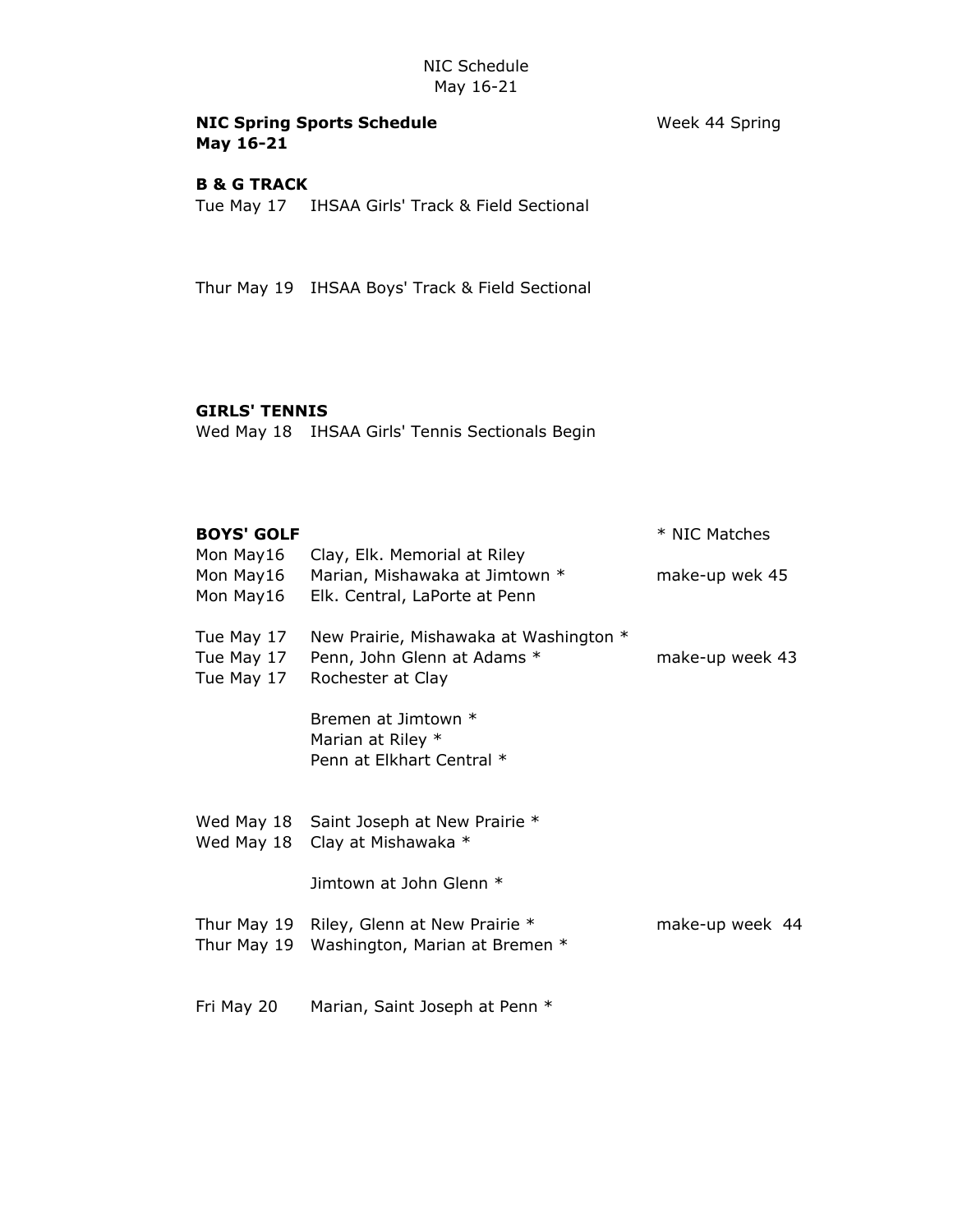NIC Schedule May 16-21

#### SOFTBALL  $*$  NIC Games

| Mon May 16 Riley at Elkhart Central * | make-up from 5/4  |
|---------------------------------------|-------------------|
| John Glenn at SB Washington *         | make-up from 5/10 |
| Saint Joseph at Penn *                | make-up from 5/10 |
| Mishawaka at SB Clay *                | make-up from 5/10 |
| LaPorte at SB Adams                   |                   |

- Tue May 17 Elk. Memorial at SB Clay Saint Joseph at Goshen Lakewood Christian at Mishawaka
- Wed May 18 Penn at Jimtown \* The make-up from 4/22
- Thur May 19 SB Clay at SB Riley \* make-up from 5/12 Marian at Niles, MI
- Fri May 20 Saint Joseph at Concord Lakeshore, MI at Penn DH
- Say May 21 Fairfield at SB Clay (DH) Edwardsburh, MI at Saint Joseph (DH) Marian at Bishop's Cup Griffith at SB Washington Mishawaka at Columbia City (DH)

IHSAA Softball Sectionals begin Mon May 23

#### **BASEBALL Example 20 and 20 and 30 and 30 and 30 and 30 and 30 and 30 and 30 and 30 and 30 and 30 and 30 and 30 and 30 and 30 and 30 and 30 and 30 and 30 and 30 and 30 and 30 and 30 and 30 and 30 and 30 and 30 and 30 and**

- Mon May 16 Riley at Marian \* The Marke-up from 5/6 Penn at Elk. Central non-conference SB Adams at SB Washington non-conference
- Tue May 17 Oregon-Davis at SB Clay Jimtown at Saint Joseph \* make-up from 5/4 Marian at Bremen \* make-up from 5/11
- Wed May 18 SB Clay at LaViile Warsaw at Mishawaka